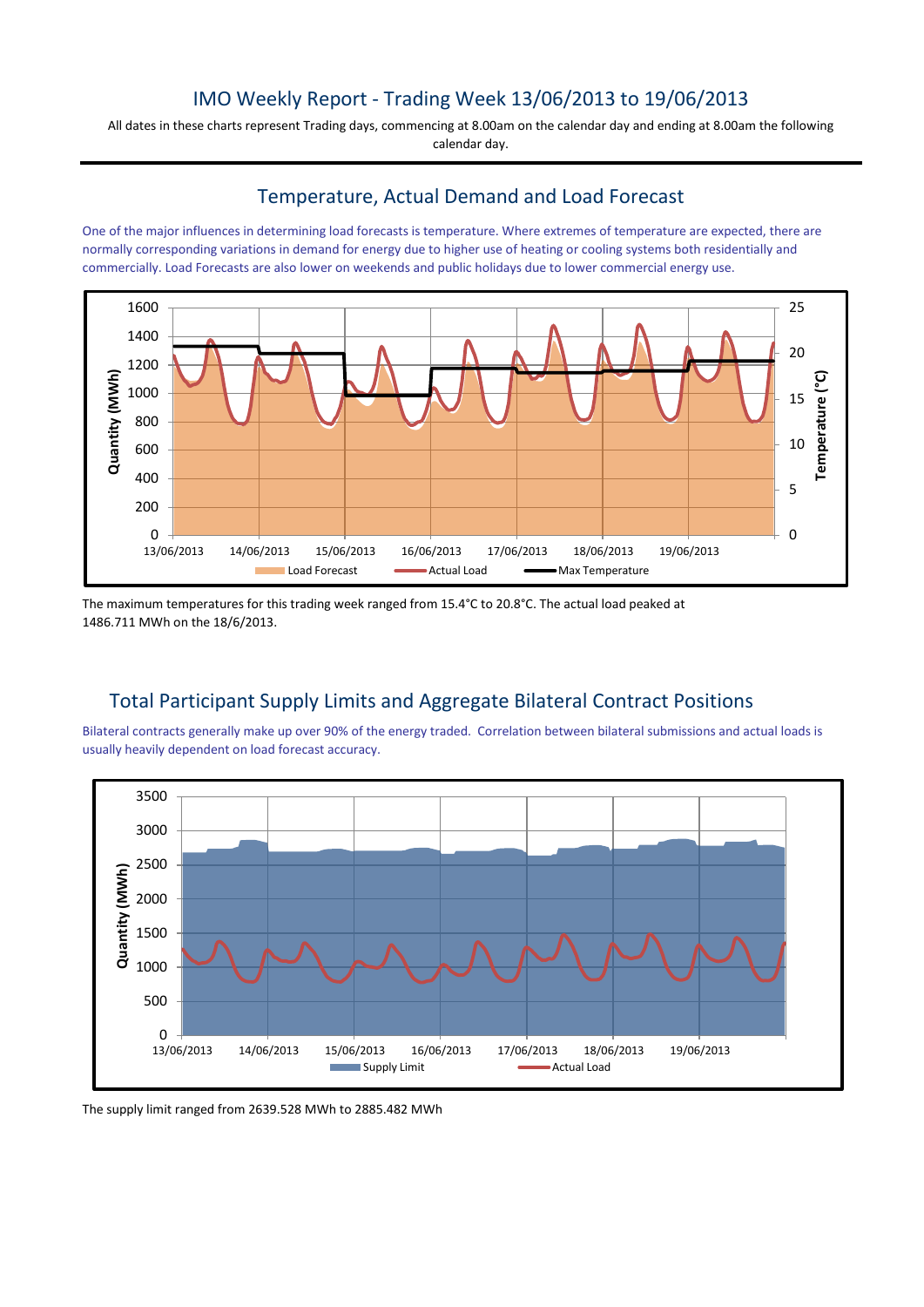#### Net Balancing Market Trades

Bilateral contracts and STEM trading are generally based on the forecast energy requirements of Participants. When the forecast requirements are higher or lower than the actual requirements for a day, this Market energy must be bought and sold in the balancing mechanism. This graph shows the estimated net balancing trades.



The majority of the balancing activity this week occurred within Balancing Demand. The maximum balancing demand for the week reached 207.641 MWh on the 16/6/2013. The maximum balancing supply for the week reached -90.2339999999999 MWh on the 13/6/2012.

# Total Traded Energy

This chart represents a comparison between the total net energy that is traded in Bilateral Contracts, the STEM and the balancing mechanism. Balancing Supply represents cases in which the total contract position is greater than the demand and customers must supply energy back to balancing. Balancing Demand represents cases in which the total contract position is less than the demand and customers must purchase energy from balancing.



Total balancing supply equalled -2292.98 MWh whereas total balancing demand equalled 13195.19 MWh. The Total STEM Traded quantity was 25839.88 MWh, with the STEM Clearing Quantity ranging between 4.256 MWh and 199.188 MWh.